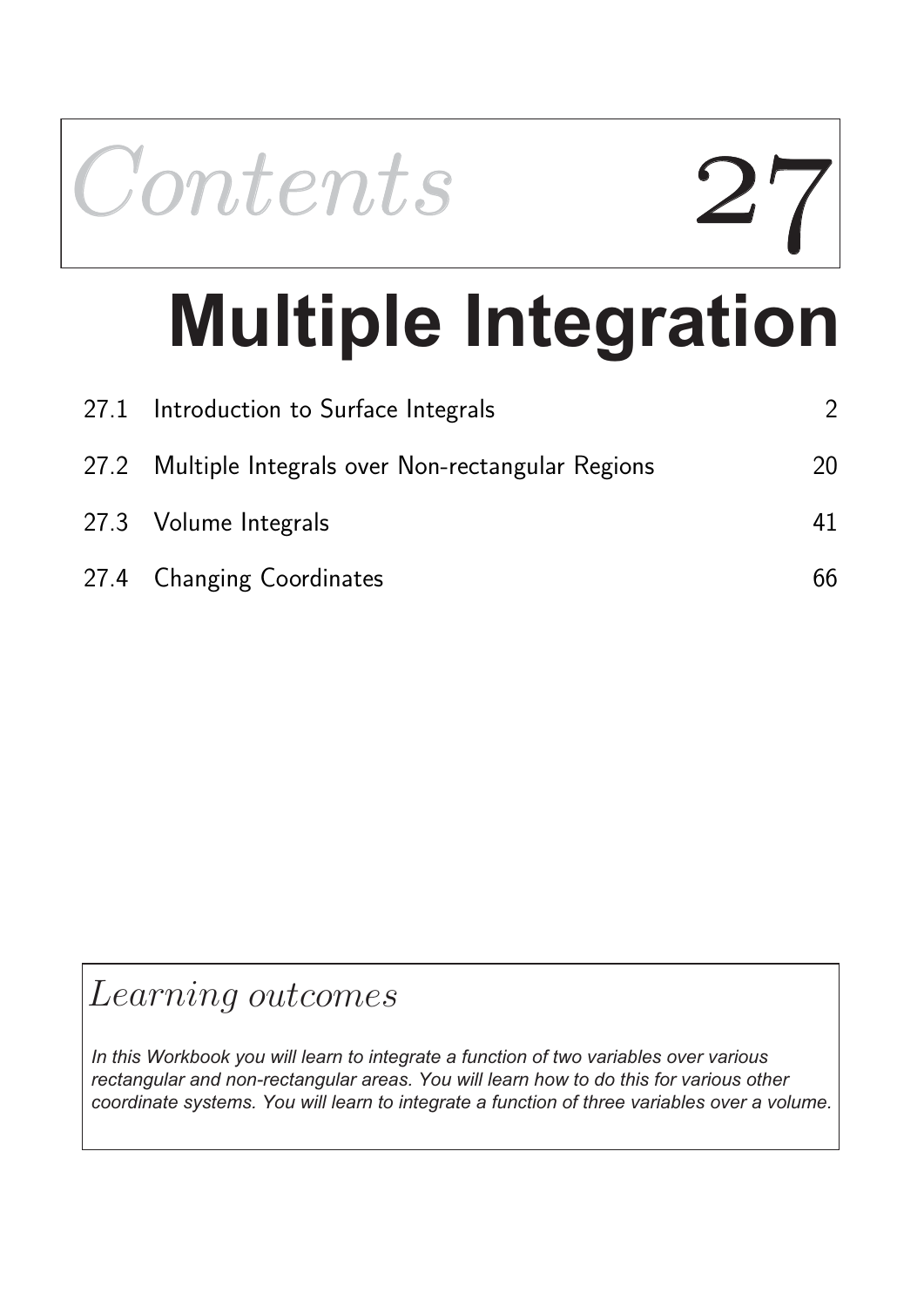# **Introduction to Surface Integrals**





Often in Engineering it is necessary to find the sum of a quantity over an area or surface. This can be achieved by means of a surface integral also known as a double integral i.e. a function is integrated twice, once with respect to one variable and subsequently with respect to another variable. This Section looks at the concept of the double integral and how to evaluate a double integral over a rectangular area.

| Prerequisites                           | • thoroughly understand the various techniques<br>of integration |  |  |
|-----------------------------------------|------------------------------------------------------------------|--|--|
| Before starting this Section you should | • be familiar with the concept of a function of<br>two variables |  |  |
| Learning Outcomes                       | • understand the concept of a surface integral                   |  |  |
|                                         | $\bullet$ integrate a function ever a rectangular region         |  |  |

On completion you should be able to . . .

 $\bullet$  integrate a function over a rectangular

 $\overline{\phantom{0}}$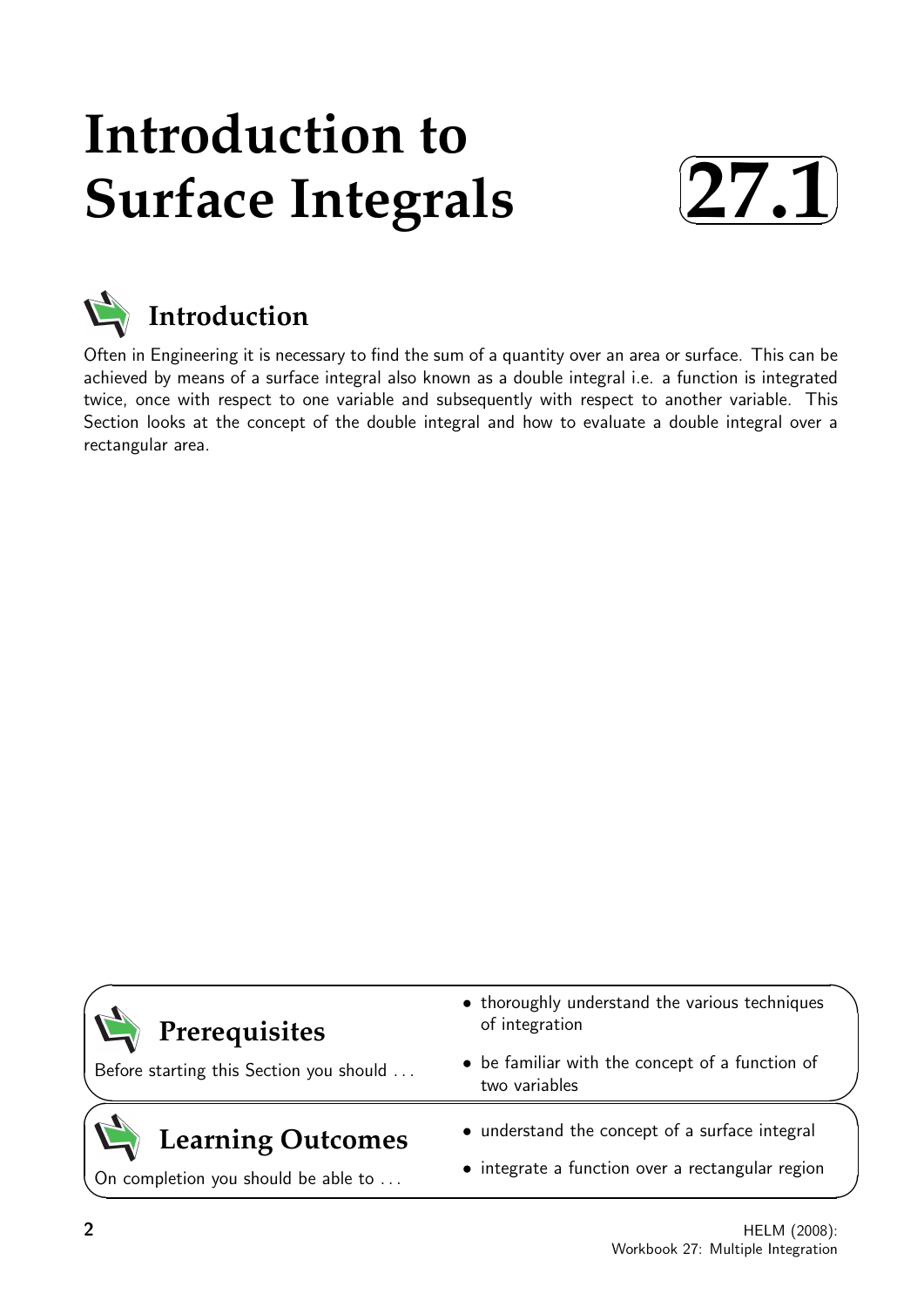

# **1. An example of a surface integral**

An engineer involved with the construction of a dam to hold back the water in a reservoir needs to be able to calculate the total force the water exerts on the dam so that the dam is built with sufficient strength.

In order to calculate this force, two results are required:

(a) The pressure  $p$  of the water is proportional to the depth. That is

$$
p = kd \tag{1}
$$

where  $k$  is a constant.

(b) The force on an area subjected to constant pressure is given by

$$
force = pressure \times area
$$
 (2)

The diagram shows the face of the dam. The depth of water is h and  $\delta A$  is a small area in the face of the dam with coordinates  $(x, y)$ .



#### Figure 1

Using (1), the pressure at  $\delta A \sim k(h - y)$ . Using (2), the force on an area  $\delta A \sim k(h - y)\delta A$ . Both of these expressions are approximate as y is slightly different at the top of  $\delta A$  to the bottom. Now

Total force on dam  $=$  sum of forces on all areas  $\delta A$  making up the face of the dam  $\approx$   $\sum$ all  $\delta A$  $k(h-y)\delta A$ 

For a better approximation let  $\delta A$  become smaller, and for the exact result find the limit as  $\delta A \rightarrow 0$ . Then

Total force on the dam = 
$$
\lim_{\delta A \to 0} \sum k(h - y) \delta A
$$
  
=  $\int_A k(h - y) dA$ 

where  $\sqrt{2}$ A  $k(h-y)$   $dA$  stands for the <code>surface</code> integral of  $k(h-y)$  over the area  $A$ . Surface integrals are evaluated using **double integrals**. The following Section shows a double integral being developed in the case of the volume under a surface.

HELM (2008): Section 27.1: Introduction to Surface Integrals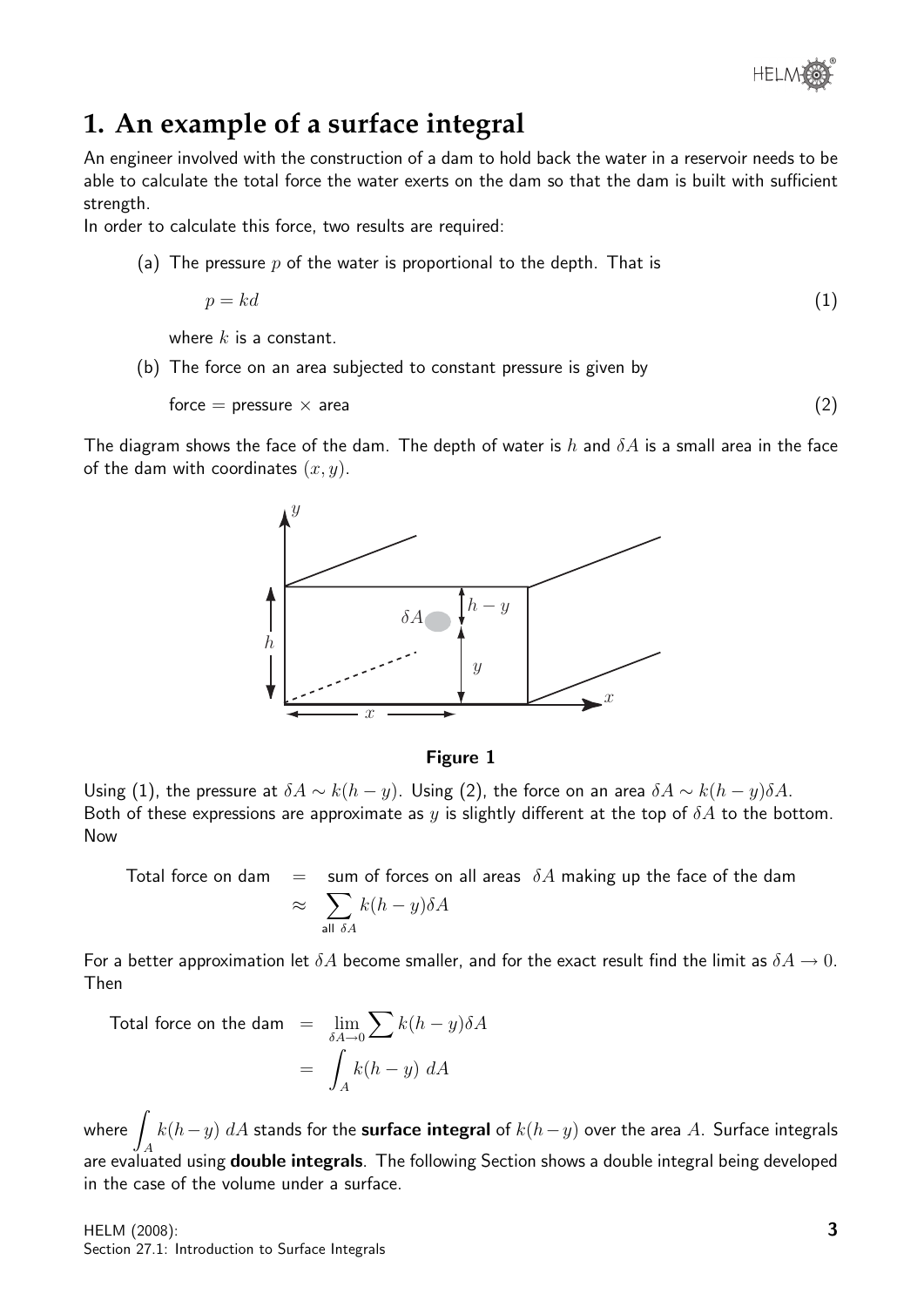# **2. Single and double integrals**

As has been seen in HELM 14.3, the area under the curve  $y = f(x)$  between  $x = a$  and  $x = b$  is given by  $\int^b$ a  $f(x) \; dx$  (assuming that the curve lies above the axis for all  $x$  in the range  $a \leq x \leq b).$ This is illustrated by the figure below.



#### Figure 2

In a similar manner, the volume under a surface (given by a function of two variables  $z = f(x, y)$ ) and above the xy plane can be found by integrating the function  $z = f(x, y)$  twice, once with respect to  $x$  and once with respect to  $y$ .



Figure 3

The above figure shows the part of a surface given by  $f(x, y)$  which lies above the rectangle  $a \leq$  $x \leq b, c \leq y \leq d$ . This rectangle is shaded and the volume above this rectangle but below the surface can be seen.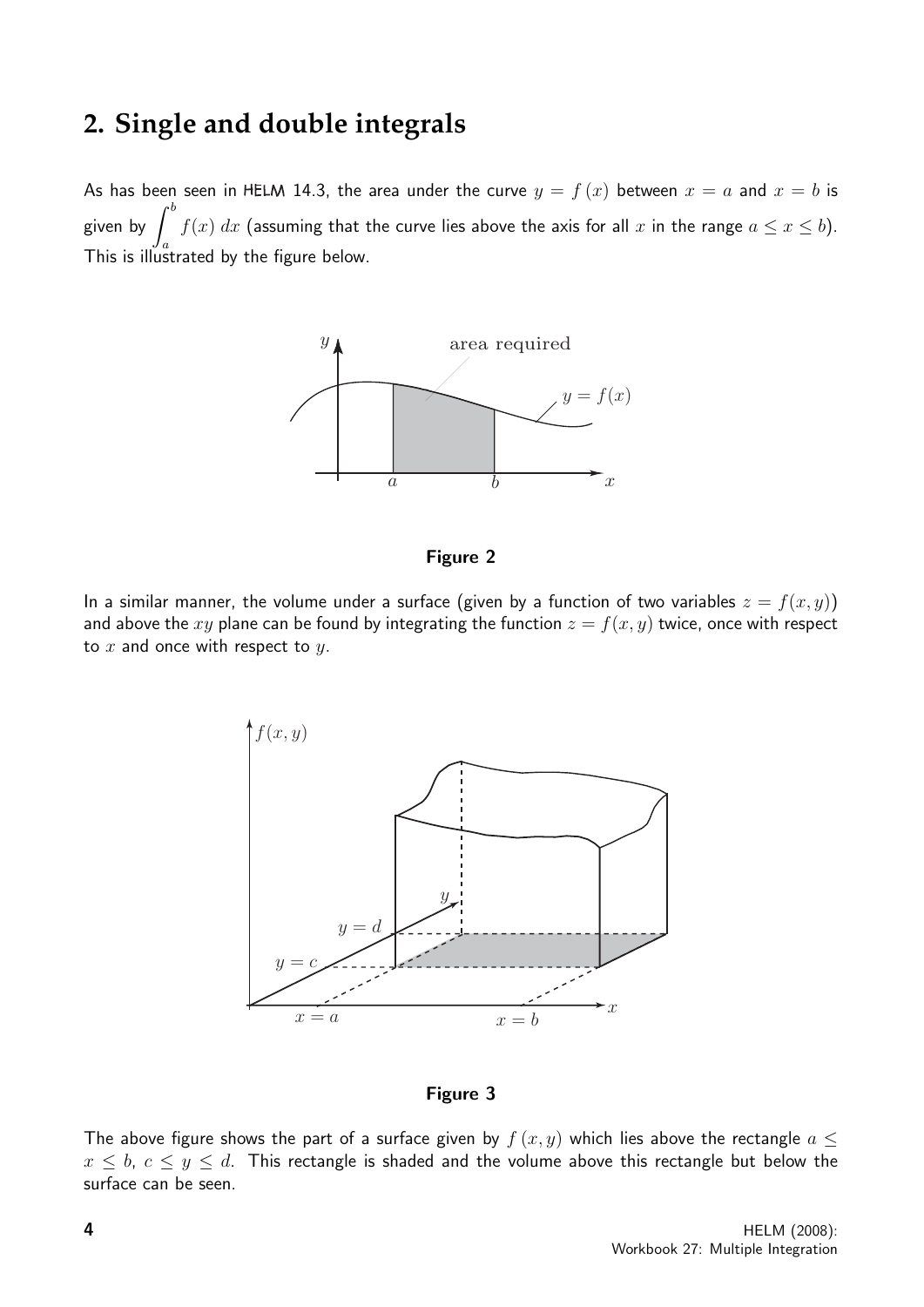





Imagine a vertical slice taken through this volume at right angles to the x-axis (figure above). This slice has thickness  $\delta x$  and lies at position x. Assuming that  $\delta x$  is small enough that the areas of both sides (left and right) of this slice are virtually the same, the area of each face of the slice is given by the integral

$$
\int_{y=c}^{y=d} f(x,y) \, dy \qquad \text{(where } x \text{ measures the position of the slice)}
$$

and the volume of the slice will be given by

$$
\delta x \int_{y=c}^{y=d} f(x, y) \ dy
$$

To find the total volume between the surface and the  $xy$  plane, this quantity should be summed over all possible such slices, each for a different value of  $x$ . Thus

$$
V \approx \sum_{i} \int_{y=c}^{y=d} f(x_i, y) \ dy \ \delta x
$$

When  $\delta x$  becomes infinitesmally small, it can be considered to be  $dx$  and the summation will change into an integral. Hence

$$
V = \int_{x=a}^{x=b} \int_{y=c}^{y=d} f(x, y) \, dy dx
$$

Thus the volume is given by integrating the function twice, once with respect to  $x$  and once with respect to y.

The procedure shown here considers the volume above a rectangular area and below the surface. The volume beneath the surface over a non-rectangular area can also be found by integrating twice (see Section 27.2).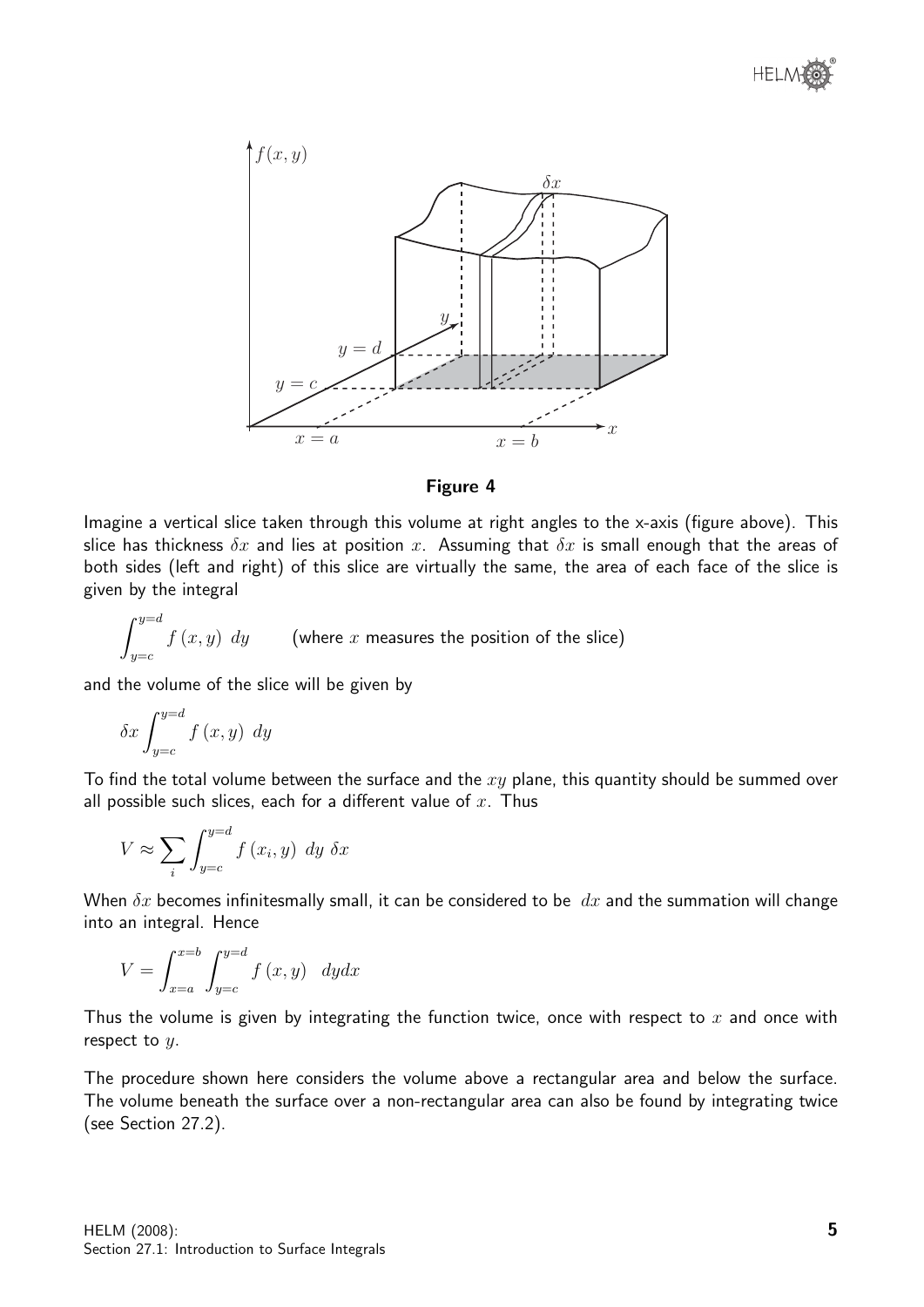

#### Volume Integral

The volume under the surface  $z = f(x, y)$  and above a rectangular region in the xy plane (that is the rectangle  $a \leq x \leq b$ ,  $c \leq y \leq d$ ) is given by the integral:

$$
V = \int_{x=a}^{b} \int_{y=c}^{d} f(x, y) \, dy dx
$$

# **3. 'Inner' and 'Outer' integrals**

A typical double integral may be expressed as

$$
I = \int_{x=a}^{x=b} \left[ \int_{y=c}^{y=d} f(x, y) \ dy \right] dx
$$

where the part in the centre i.e.

$$
\int_{y=c}^{y=d} f(x, y) \ dy
$$

(known as the inner integral) is the integral of a function of x and y with respect to y. As the integration takes place with respect to  $y$ , the variable x may be regarded as a fixed quantity (a constant) but for every different value of  $x$ , the inner integral will take a different value. Thus, the

inner integral will be a function of  $x$  e.g.  $g\left(x\right)=\int^{y=d}$  $y=c$  $f(x, y)$  dy.

This inner integral, being a function of  $x$ , once evaluated, can take its place within the outer integral i.e.  $I = \int^{x=\bar{b}}$  $x=a$  $g\left(x\right)\;dx$  which can then be integrated with respect to  $x$  to give the value of the double integral.

The limits on the outer integral will be constants; the limits on the inner integral may be constants (in which case the integration takes place over a rectangular area) or may be functions of the variable used for the outer integral (in this case  $x$ ). In this latter case, the integration takes place over a non-rectangular area (see Section 27.2). In the Examples quoted in this Section or in the early parts of the next Section, the limits include the name of the relevant variable; this can be omitted once more familiarity has been gained with the concept. It will be assumed that the limits on the inner integral apply to the variable used to integrate the inner integral and the limits on the outer integral apply to the variable used to integrate this outer integral.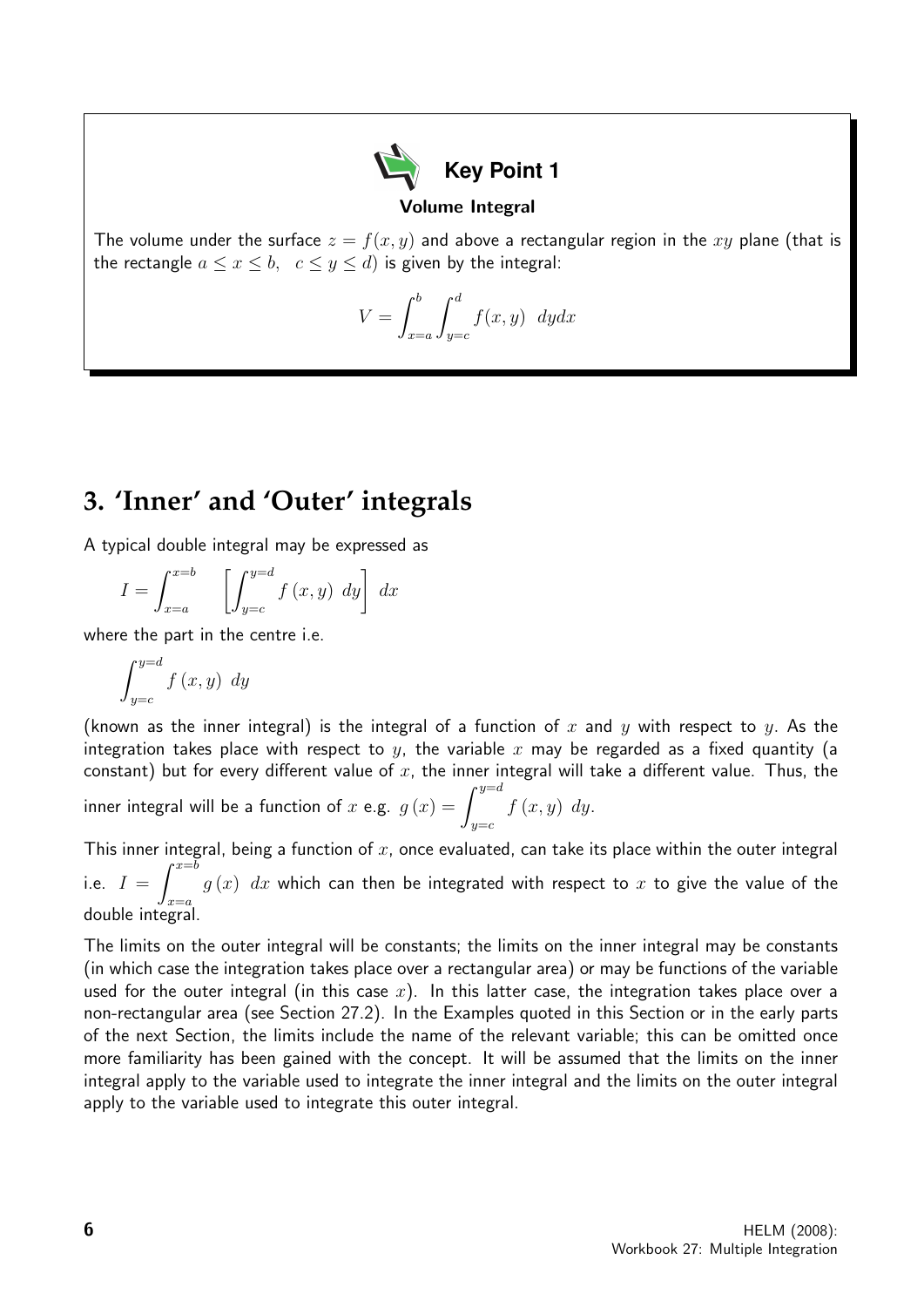

# **4. Integration over rectangular areas**

Consider the double integral

$$
I = \int_{x=0}^{5} \int_{y=-1}^{1} (2x + y) \, dy dx
$$

This represents an integral over the rectangle shown below.





Here, the inner integral is

$$
g\left(x\right) = \int_{-1}^{1} \left(2x + y\right) \, dy
$$

and the outer integral is

$$
I = \int_{x=0}^{5} g(x) \, dx
$$

Looking in more detail at the inner integral

$$
g\left(x\right) = \int_{-1}^{1} \left(2x + y\right) \, dy
$$

the function  $(2x+y)$  can be integrated with respect to  $y$  (keeping  $x$  constant) to give  $2xy+\frac{1}{2}$  $\frac{1}{2}y^2 + C$ (where  $C$  is a constant and can be omitted as the integral is a definite integral) i.e.

$$
g(x) = \left[2xy + \frac{1}{2}y^2\right]_{-1}^{1} = \left(2x + \frac{1}{2}\right) - \left(-2x + \frac{1}{2}\right) = 2x + \frac{1}{2} + 2x - \frac{1}{2} = 4x.
$$

This is a function of  $x$  as expected. This inner integral can be placed into the outer integral to get

$$
I = \int_{x=0}^{5} 4x \, dx
$$

which becomes

$$
I = \left[2x^2\right]_0^5 = 2 \times 5^2 - 2 \times 0^2 = 2 \times 25 - 0 = 50
$$

Hence the double integral

$$
I = \int_{x=0}^{5} \int_{y=-1}^{1} (2x + y) \, dy dx = 50
$$

HELM (2008): Section 27.1: Introduction to Surface Integrals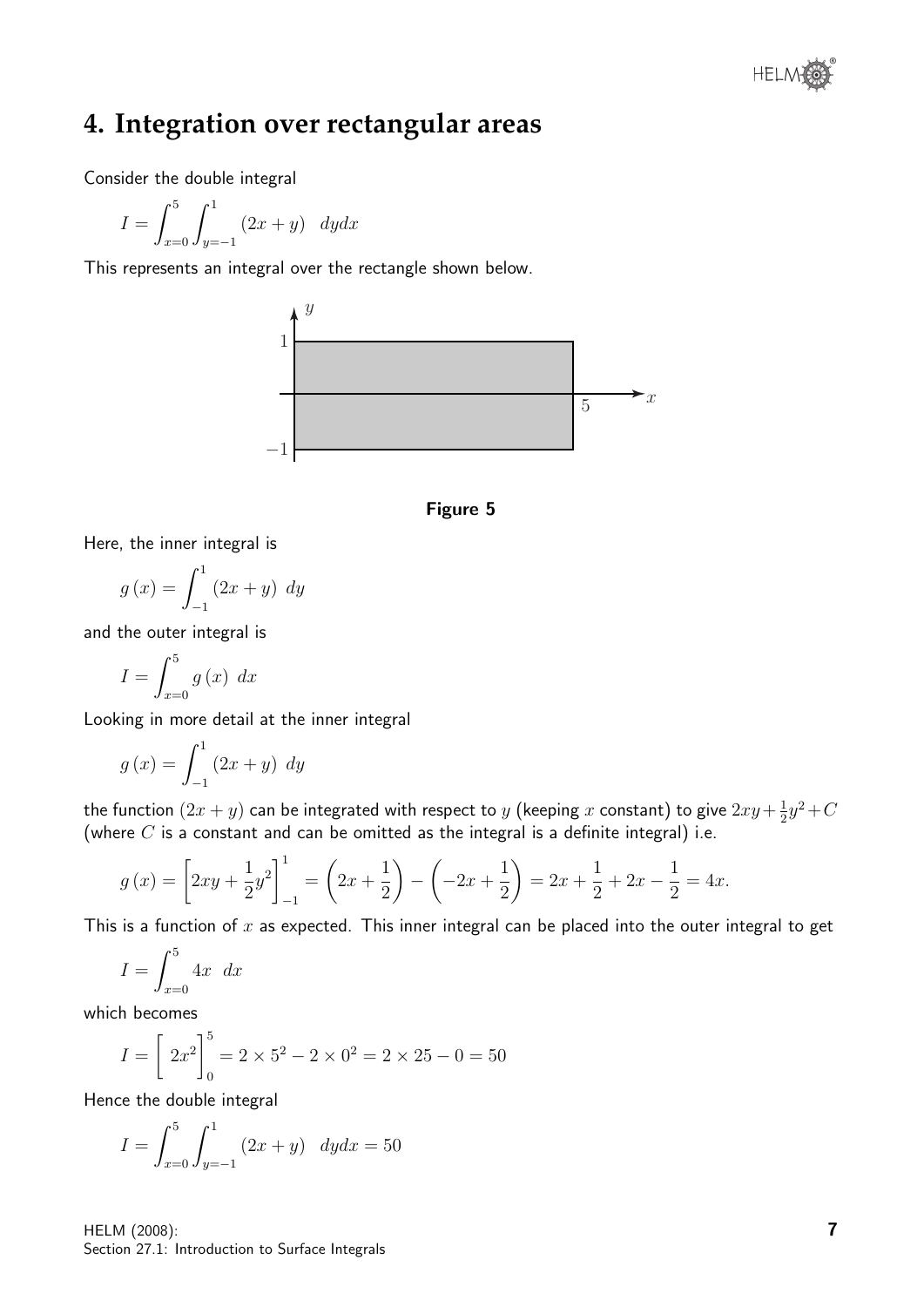

When evaluating a double integral, evaluate the inner integral first and substitute the result into the outer integral.



This integral is evaluated over the area shown below.





# Solution

Here, the inner integral is

$$
g(x) = \int_{y=-2}^{3} x^2 y \, dy = \left[ x^2 \frac{y^2}{2} \right]_{-2}^{3} = \frac{9}{2} x^2 - \frac{4}{2} x^2 = \frac{5}{2} x^2
$$

and hence the outer integral is

$$
I = \int_{x=-1}^{2} \frac{5}{2} x^2 dx = \left[\frac{5}{2} \frac{1}{3} x^3\right]_{-1}^{2} = \frac{5}{6} \times 8 - \frac{5}{6} (-1) = \frac{15}{2}
$$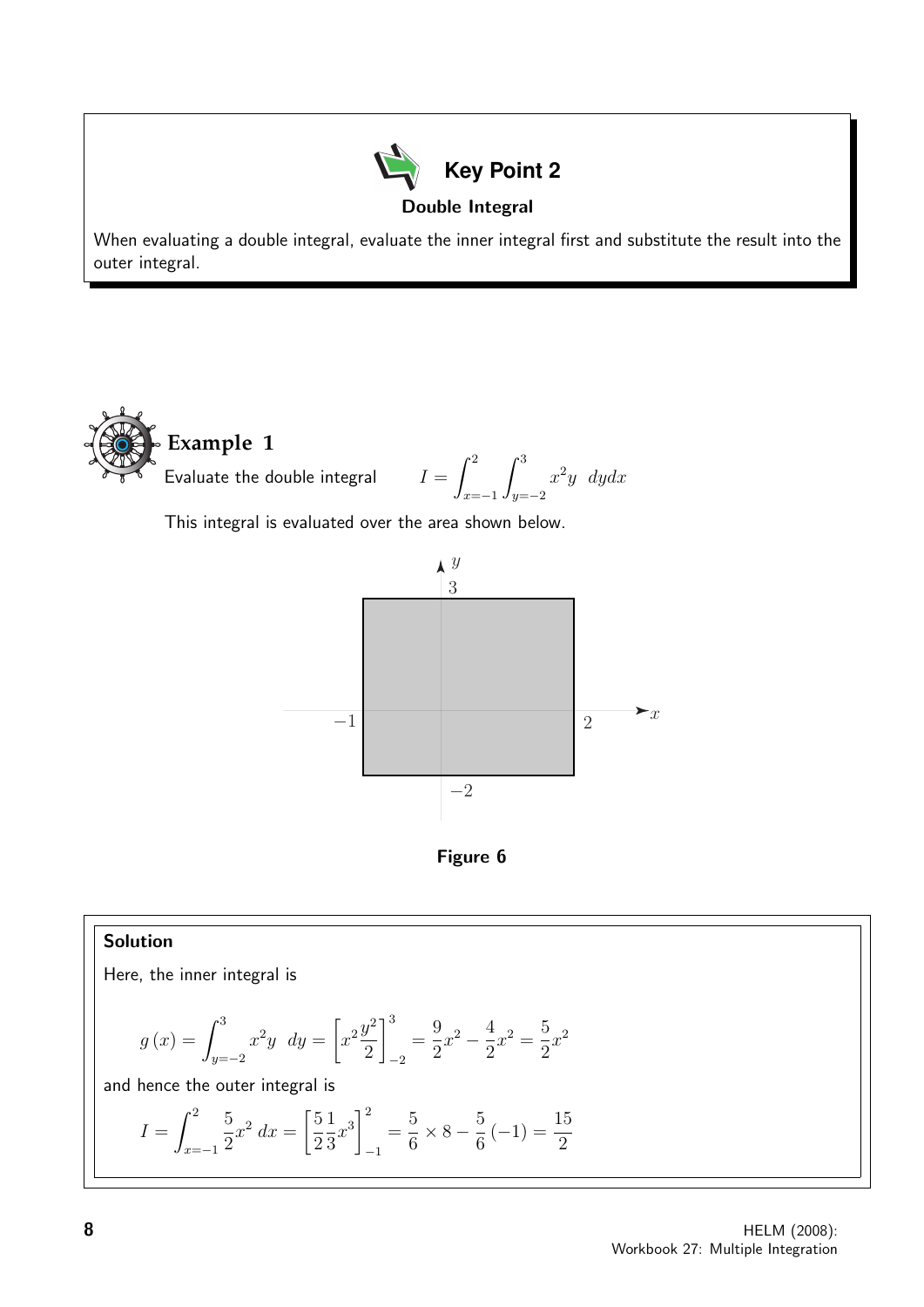# **Example 2**

Use the above approach to evaluate the double integral

$$
I = \int_{x=0}^{5} \int_{y=-1}^{1} x^2 \cos \frac{\pi y}{2} \, dy dx
$$

Note that the limits are the same as in a previous case but that the function itself has changed.

# Solution

The inner integral is

$$
\int_{y=-1}^{1} x^2 \cos \frac{\pi y}{2} \, dy = \left[ \frac{2}{\pi} x^2 \sin \frac{\pi y}{2} \right]_{-1}^{1} = \frac{2}{\pi} x^2 \left( -2 \right) = \frac{4}{\pi} x^2
$$

so the outer integral becomes

$$
I = \int_{x=0}^{5} \frac{4}{\pi} x^2 dx = \left[ \frac{4}{3\pi} x^3 \right]_0^5 = \frac{4}{3\pi} 125 - \frac{4}{3\pi} 0 = \frac{500}{3\pi} \approx 53.1
$$

Clearly, variables other than  $x$  and  $y$  may be used.

 $s=1$   $Jt=0$ 

**Example 3**  
Evaluate the double integral  

$$
I = \int_{0}^{4} \int_{0}^{\pi} s \sin t \ dt ds
$$

## Solution

This integral becomes (dispensing with the step of formally writing the inner integral),

$$
I = \int_{s=1}^{4} \left[ -s \cos t \right]_{0}^{\pi} ds = \int_{1}^{4} \left[ -s \cos \pi + s \cos 0 \right] ds = \int_{1}^{4} \left[ -s \left( -1 \right) + s \left( 1 \right) \right] ds
$$

$$
= \int_{1}^{4} 2s \, ds = \left[ s^{2} \right]_{1}^{4} = 16 - 1 = 15
$$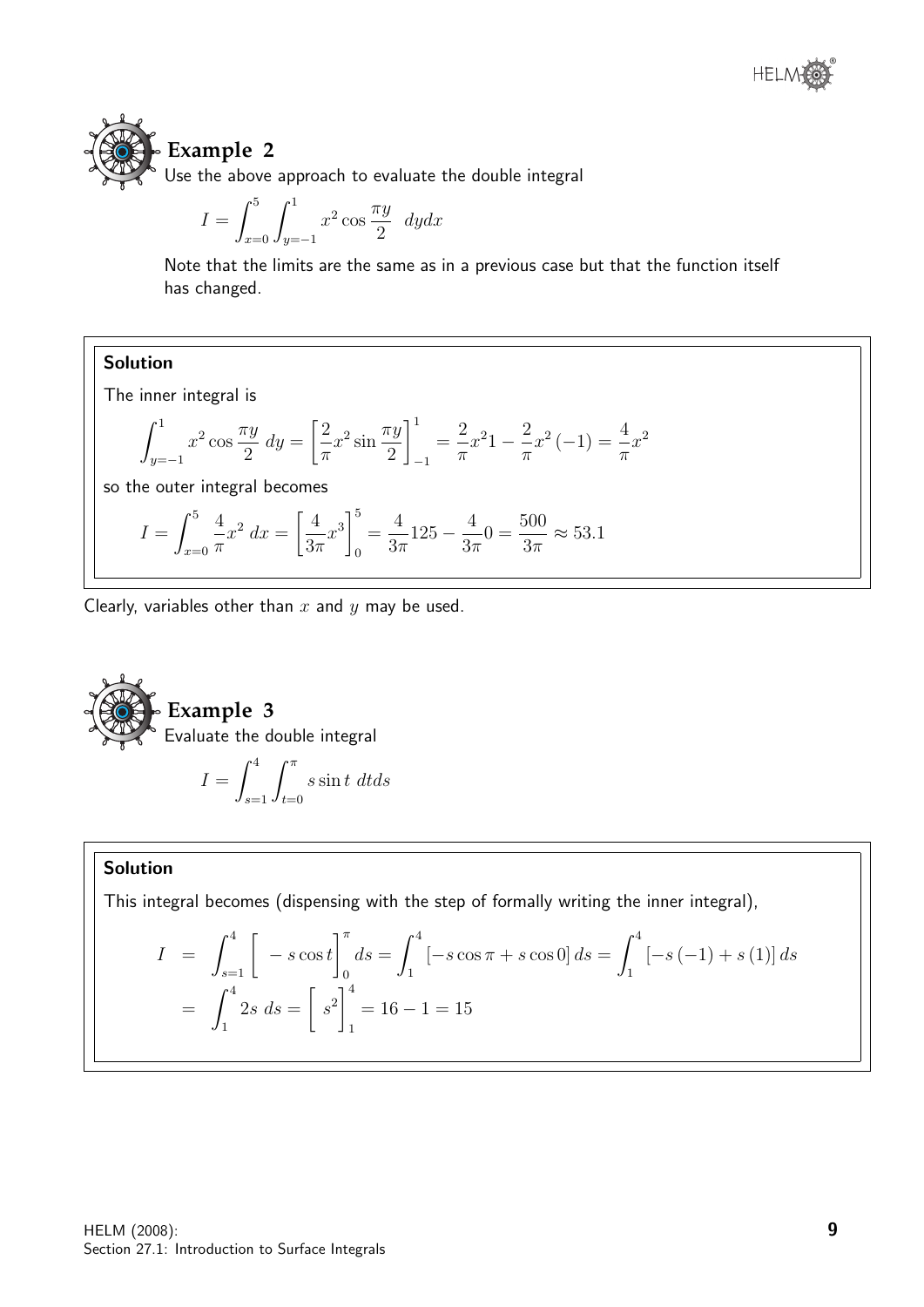Clearly, evaluating the integrals can involve further tools of integration, e.g. integration by parts or by substitution.

# **Example 4** Evaluate the double integral

$$
I = \int_{-1}^{2} \int_{-2}^{3} \frac{xy e^{-x}}{y^2 + 1} \, dy dx
$$

Here, the limits have not formally been linked with a variable name but the limits on the outer integral apply to  $x$  and the limits on the inner integral apply to  $y$ . As the integrations are more complicated, the inner integral will be evaluated explicitly.

# Solution

Inner integral 
$$
=
$$
  $\int_{-2}^{3} \frac{xy e^{-x}}{y^2 + 1} dy$ 

which can be evaluated by means of the substitution  $U = y^2 + 1.$ If  $U = y^2 + 1$  then  $dU = 2y dy$  so  $y dy = \frac{1}{2}$ 

2  $dU$ . Also if  $y = -2$  then  $U = 5$  and if  $y = 3$  then  $U = 10$ . So the inner integral becomes (remembering that x may be treated as a constant)

$$
\int_5^{10} \frac{1}{2} \frac{xe^{-x}}{U} dU = \frac{xe^{-x}}{2} \int_5^{10} \frac{dU}{U} = \frac{xe^{-x}}{2} \left[ \ln U \right]_5^{10} = \frac{xe^{-x}}{2} (\ln 10 - \ln 5) = xe^{-x} \frac{\ln 2}{2}
$$

and so the double integral becomes

$$
I = \int_{-1}^{2} xe^{-x} \frac{\ln 2}{2} dx = \frac{\ln 2}{2} \int_{-1}^{2} xe^{-x} dx
$$

which can be evaluated by integration by parts.

$$
I = \frac{\ln 2}{2} \left[ \left[ -xe^{-x} \right]_{-1}^{2} - \int_{-1}^{2} 1 \times (-e^{-x}) dx \right] = \frac{\ln 2}{2} \left[ -2e^{-2} + (-1)e^{1} + \int_{-1}^{2} e^{-x} dx \right]
$$
  

$$
= \frac{\ln 2}{2} \left[ -2e^{-2} - e^{1} + \left[ -e^{-x} \right]_{-1}^{2} \right]
$$
  

$$
= \frac{\ln 2}{2} \left[ -2e^{-2} - e^{-1} - e^{-2} + e^{1} \right] = \frac{\ln 2}{2} \left[ -3e^{-2} \right] \approx -0.14
$$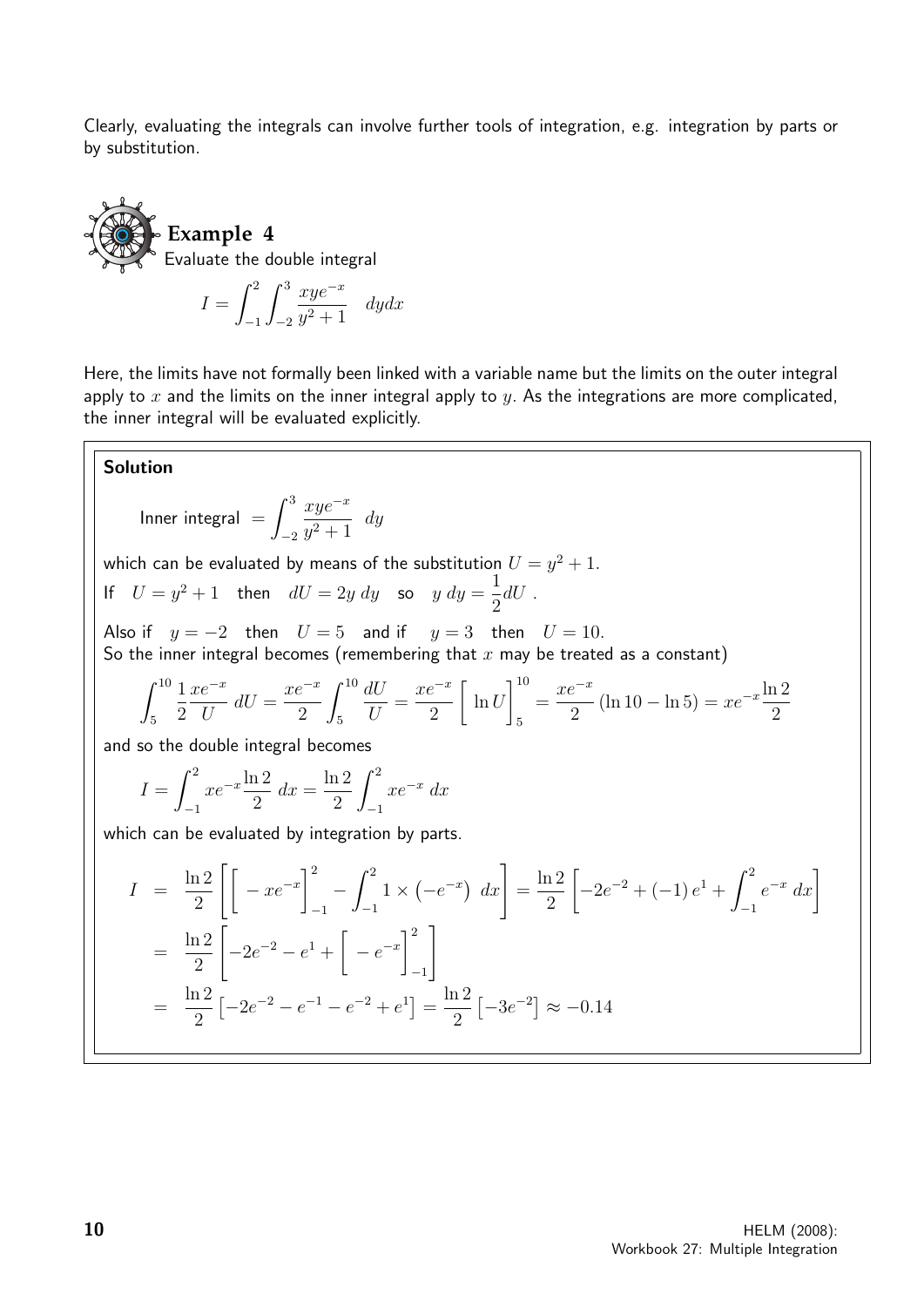



Evaluate the following double integral.

$$
I = \int_{-1}^{1} \int_{0}^{2} (x^2 y + 3y^2) \, dy dx
$$



## **Exercises**

Evaluate the following double integrals over rectangular areas.

1. 
$$
I = \int_{x=0}^{1} \int_{y=0}^{2} xy \ dy dx
$$
  
\n2.  $I = \int_{-2}^{3} \int_{0}^{4} (x^2 + y^2) \ dx dy$   
\n3.  $I = \int_{0}^{\pi} \int_{-1}^{1} y \sin^2 x \ dy dx$   
\n4.  $I = \int_{0}^{2} \int_{-1}^{3} st^3 \ ds dt$   
\n5.  $I = \int_{0}^{3} \int_{0}^{1} 5z^2 w (w^2 - 1)^4 \ dw dz$  (Requirements integration by substitution.)  
\n6.  $I = \int_{0}^{2\pi} \int_{0}^{1} ty \sin t \ dy dt$  (Requirements integration by parts.)  
\nAnswers  
\n1. 1, 2. 460/3, 3. 0, 4. 16, 5. 9/2, 6.  $-\pi$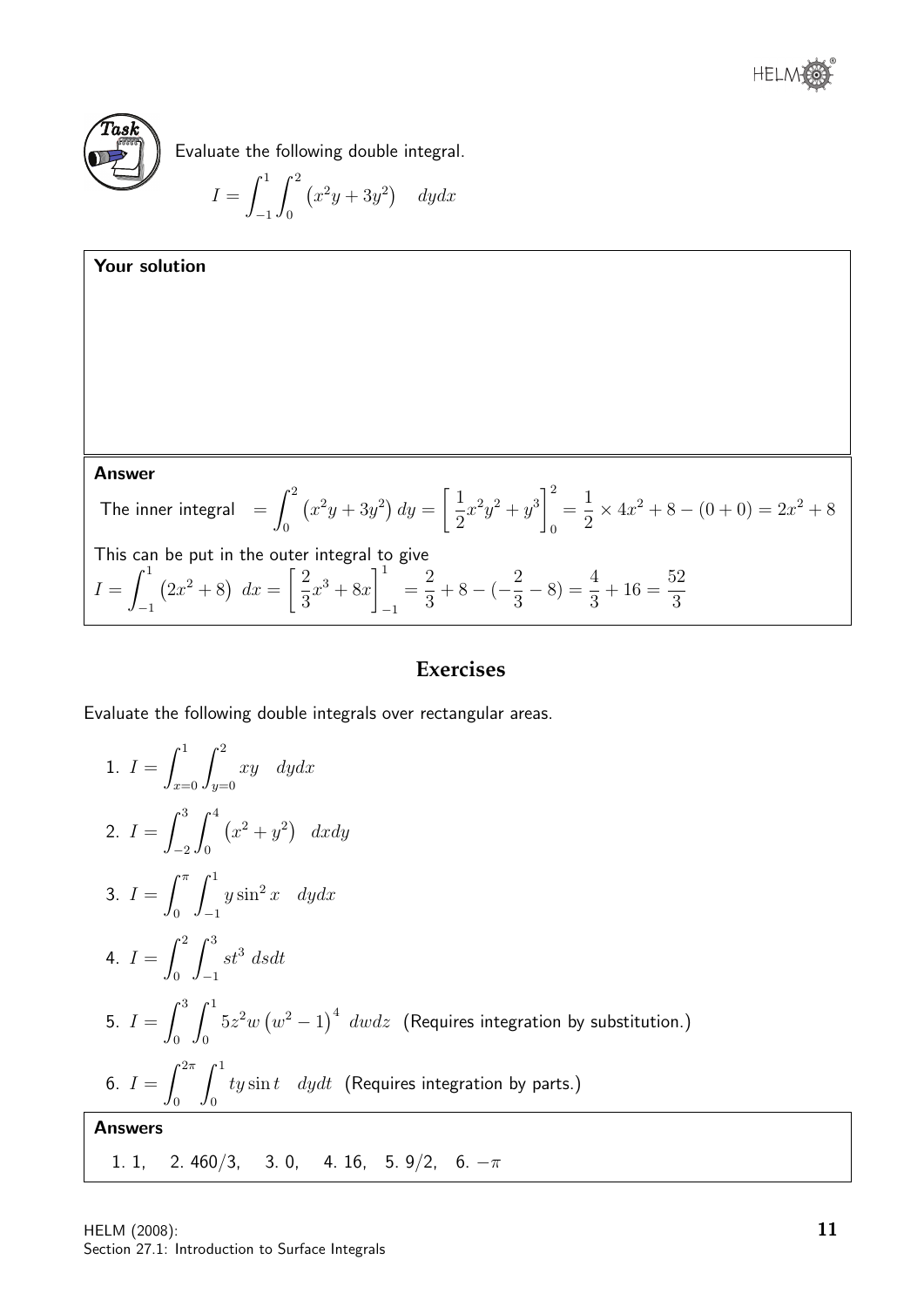# **5. Special cases**

If the integrand can be written as

$$
f(x,y) = g(x) h(y)
$$

then the double integral

$$
I = \int_{a}^{b} \int_{c}^{d} g(x) h(y) \, dy dx
$$

can be written as

$$
I = \int_{a}^{b} g(x) \, dx \times \int_{c}^{d} h(y) \, dy
$$

i.e. the **product** of the two individual integrals. For example, the integral

$$
I = \int_{x=-1}^{2} \int_{y=-2}^{3} x^2 y \, dy dx
$$

which was evaluated earlier can be written as

$$
I = \int_{x=-1}^{2} x^2 dx \times \int_{y=-2}^{3} y dy = \left[\frac{x^3}{3}\right]_{-1}^{2} \left[\frac{y^2}{2}\right]_{-2}^{3} = \left[\frac{8}{3} - \frac{(-1)}{3}\right] \left[\frac{9}{2} - \frac{4}{2}\right]
$$
  
=  $3 \times \frac{5}{2} = \frac{15}{2}$ 

the same result as before.



#### Double Integral as a Product

The integral

$$
\int_{a}^{b} \int_{c}^{d} g(x)h(y) \, dydx \quad \text{can be written as} \quad \int_{a}^{b} g(x) \, dx \quad \times \quad \int_{c}^{d} h(y) \, dy
$$

Imagine the integral

$$
I = \int_{-1}^{1} \int_{0}^{1} x e^{-y^2} dy dx
$$

Approached directly, this would involve evaluating the integral  $\int^1$ 0  $x e^{-y^2}$  dy which cannot be done by algebraic means (i.e. it can only be determined numerically).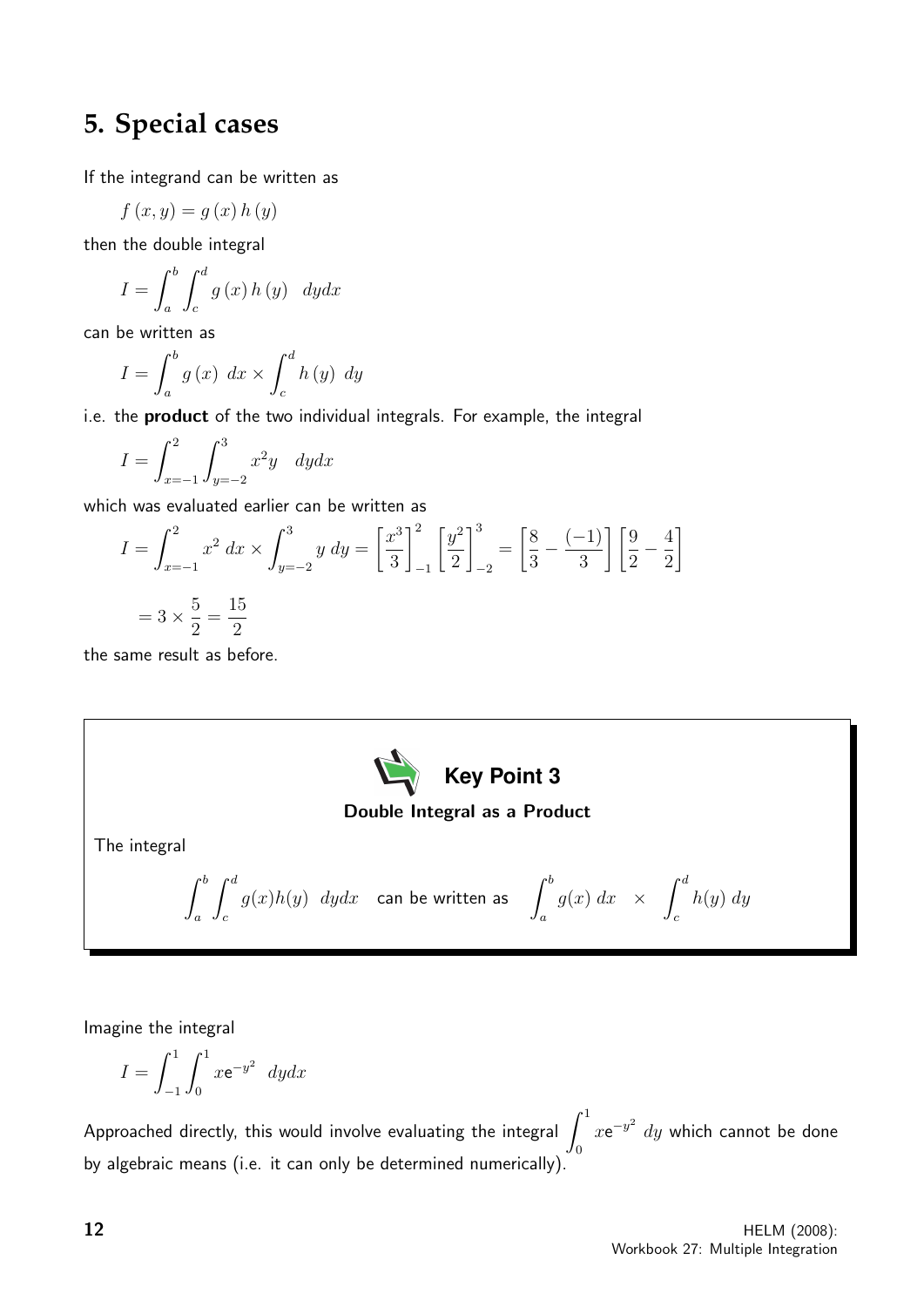

However, the integral can be re-written as

$$
I = \int_{-1}^{1} x \, dx \times \int_{0}^{1} e^{-y^2} \, dy = \left[ \frac{1}{2} x^2 \right]_{-1}^{1} \times \int_{0}^{1} e^{-y^2} \, dy = 0 \times \int_{0}^{1} e^{-y^2} \, dy = 0
$$

and the result can be found without the need to evaluate the difficult integral.

If the integrand is independent of one of the variables and is simply a function of the other variable, then only one integration need be carried out.

The integral  $I_1 =$  $\int^b$ a  $\int d^d$ c  $h\left(y\right)$   $\ dydx$  may be written as  $I_{1}=\left(b-a\right)$  $\int^d$ c  $h\left(y\right)\;dy$  and the integral  $I_2 =$  $\int^b$ a  $\int d^d$ c  $g\left(x\right)$   $\ dydx$  may be written as  $I_{2}=\left(d-c\right)$  $\int^b$ a  $g\left(x\right)\;dx$  i.e. the integral in the variable upon which the integrand depends multiplied by the length of the range of integration for the other variable.



$$
I = \int_0^2 \int_{-1}^2 y^2 \, dy dx
$$

#### Solution

As the integral in y can be multiplied by the range of integration in  $x$ , the double integral will equal

$$
I = (2 - 0) \int_{-1}^{2} y^2 dy = 2 \left[ \frac{y^3}{3} \right]_{-1}^{2} = 2 \left[ \frac{2^3}{3} - \frac{(-1)^3}{3} \right] = 6
$$

Note that the two integrations can be carried out in either order as long as the limits are associated with the correct variable. For example

$$
I = \int_{x=0}^{1} \int_{y=-1}^{2} x^4 y \, dy dx = \int_{x=0}^{1} \left[ \frac{x^4 y^2}{2} \right]_{-1}^{2} dx = \int_{x=0}^{1} \left[ 2x^4 - \frac{1}{2} x^4 \right] dx
$$

$$
= \int_{0}^{1} \frac{3}{2} x^4 dx = \left[ \frac{3}{10} x^5 \right]_{0}^{1} = \frac{3}{10} \times 1 - \frac{3}{10} \times 0 = \frac{3}{10}
$$

and

$$
I = \int_{y=-1}^{2} \int_{x=0}^{1} x^4 y \ dx dy = \int_{y=-1}^{2} \left[ \frac{x^5 y}{5} \right]_0^1 dy = \int_{-1}^{2} \left[ \frac{y}{5} - 0 \right] dy
$$

$$
= \int_{-1}^{2} \frac{y}{5} dy = \left[ \frac{y^2}{10} \right]_{-1}^{2} = \frac{4}{10} - \frac{1}{10} = \frac{3}{10}
$$

HELM (2008): Section 27.1: Introduction to Surface Integrals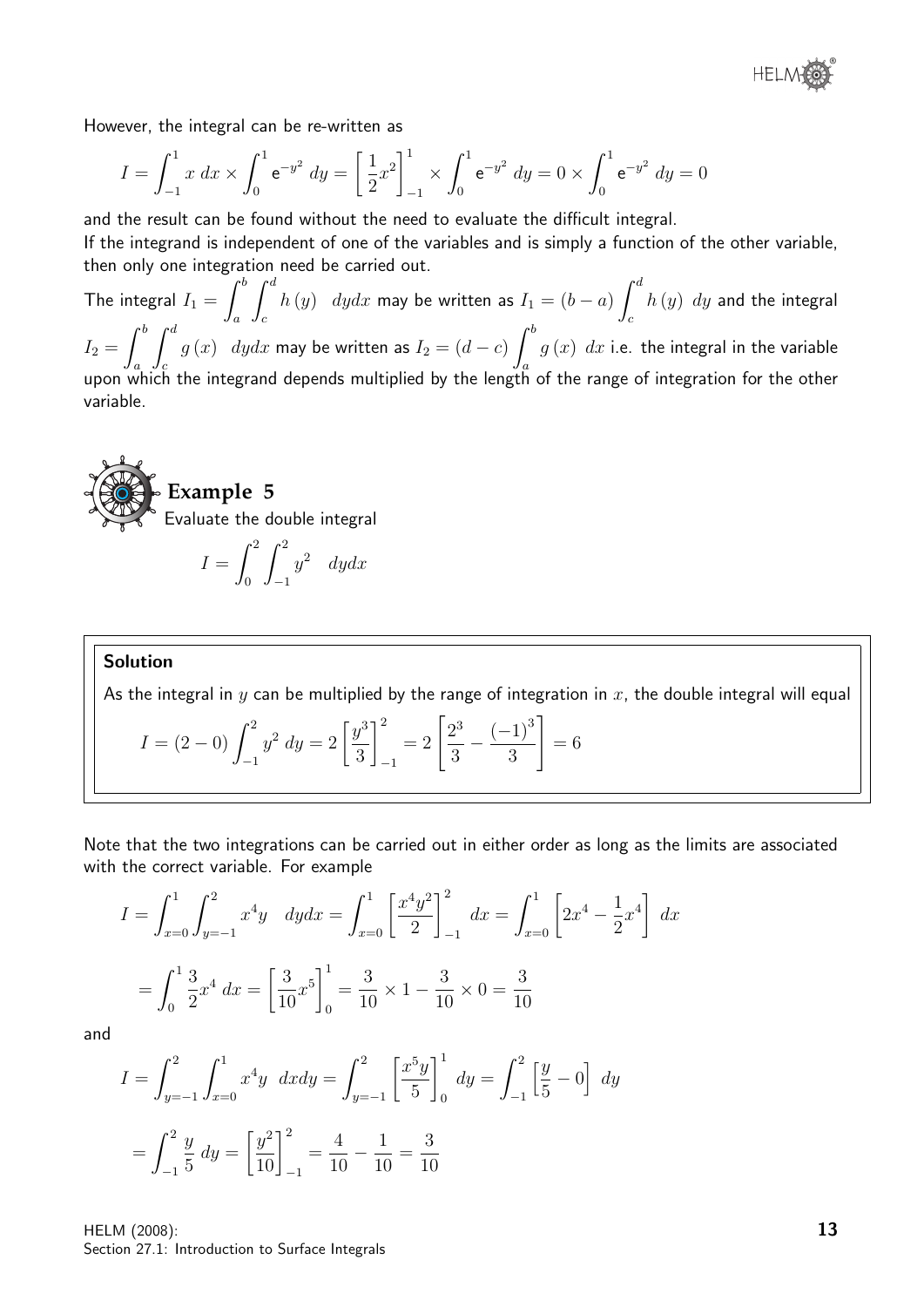

Evaluate the following integral:

$$
I = \int_0^1 \int_{-1}^1 z (w+1) \ dw dz.
$$

| Your solution |  |  |
|---------------|--|--|
|               |  |  |
|               |  |  |
|               |  |  |
|               |  |  |
| <b>Answer</b> |  |  |
| 1             |  |  |

# **Exercises**

1. Evaluate the following integrals:

(a) 
$$
I = \int_0^{\pi/2} \int_0^1 (y \cos x) \ dy dx
$$
  
\n(b)  $I = \int_{-8}^3 \int_{-1}^1 y^2 \ dy dx$   
\n(c)  $I = \int_0^1 \int_0^5 (s+1)^4 \ dt ds$ 

2. Evaluate the integrals  $\int^3$ −1  $\int_0^2$ 0  $x^3y$  dydx and  $\int^2$ 0  $\int^3$ −1  $x^3y$   $dx dy$  and show that they are equal. As explained in the text, the order in which these integrations are carried out does not matter for integrations over rectangular areas.

# Answers

1. (a)  $1/2$ , (b)  $22/3$ , (c) 31 2. 40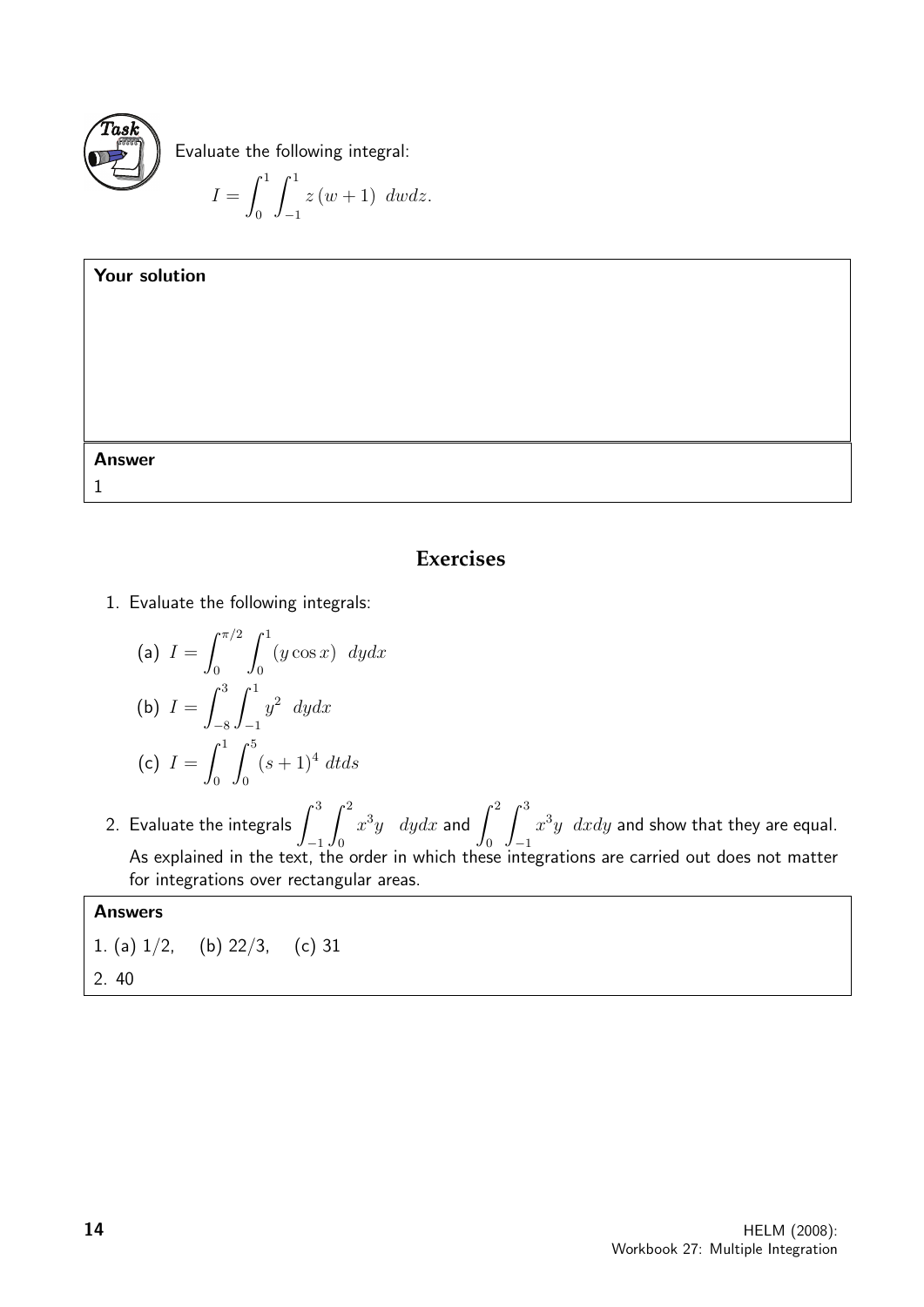

# **6. Applications of surface integration over rectangular areas**

# **Force on a dam**

At the beginning of this Section, the total force on a dam was given by the surface integral

$$
\int_A k(h-y) \; dA
$$

Imagine that the dam is rectangular in profile with a width of 100 m and a height  $h$  of 40 m. The expression  $dA$  is replaced by  $dxdy$  and the limits on the variables x and y are 0 to 100 m and 0 to 40 m respectively. The constant  $k$  may be assumed to be  $10^4$  kg m $^{-2}$  s $^{-2}$ . The surface integral becomes the double integral

$$
\int_0^{40} \int_0^{100} k(h-y) \ dx dy \qquad \text{that is} \qquad \int_0^{40} \int_0^{100} 10^4 (40-y) \ dx dy
$$

As the integral in this double integral does not contain  $x$ , the integral may be written

$$
\int_0^{40} \int_0^{100} 10^4 (40 - y) \ dx dy = (100 - 0) \int_0^{40} 10^4 (40 - y) \ dy
$$
  
=  $100 \times 10^4 \left[ 40y - \frac{y^2}{2} \right]_0^{40}$   
=  $10^6 [(40 \times 40 - 40^2 / 2) - 0]$   
=  $10^6 \times 800 = 8 \times 10^8$  N

that is the total force is 800 meganewtons.

### **Centre of pressure**

We wish to find the centre of pressure  $(x_p, y_p)$  of a plane area immersed vertically in a fluid. Take the x axis to be in the surface of the fluid and the y axis to be vertically down, so that the plane  $Oxy$  contains the area.



Figure 7

We require the following results:

- (a) The pressure p is proportional to the depth h, so that  $p = \omega h$  where  $\omega$  is a constant.
- (b) The force F on an area  $\delta A$  subjected to constant pressure p is given by  $F = p\delta A$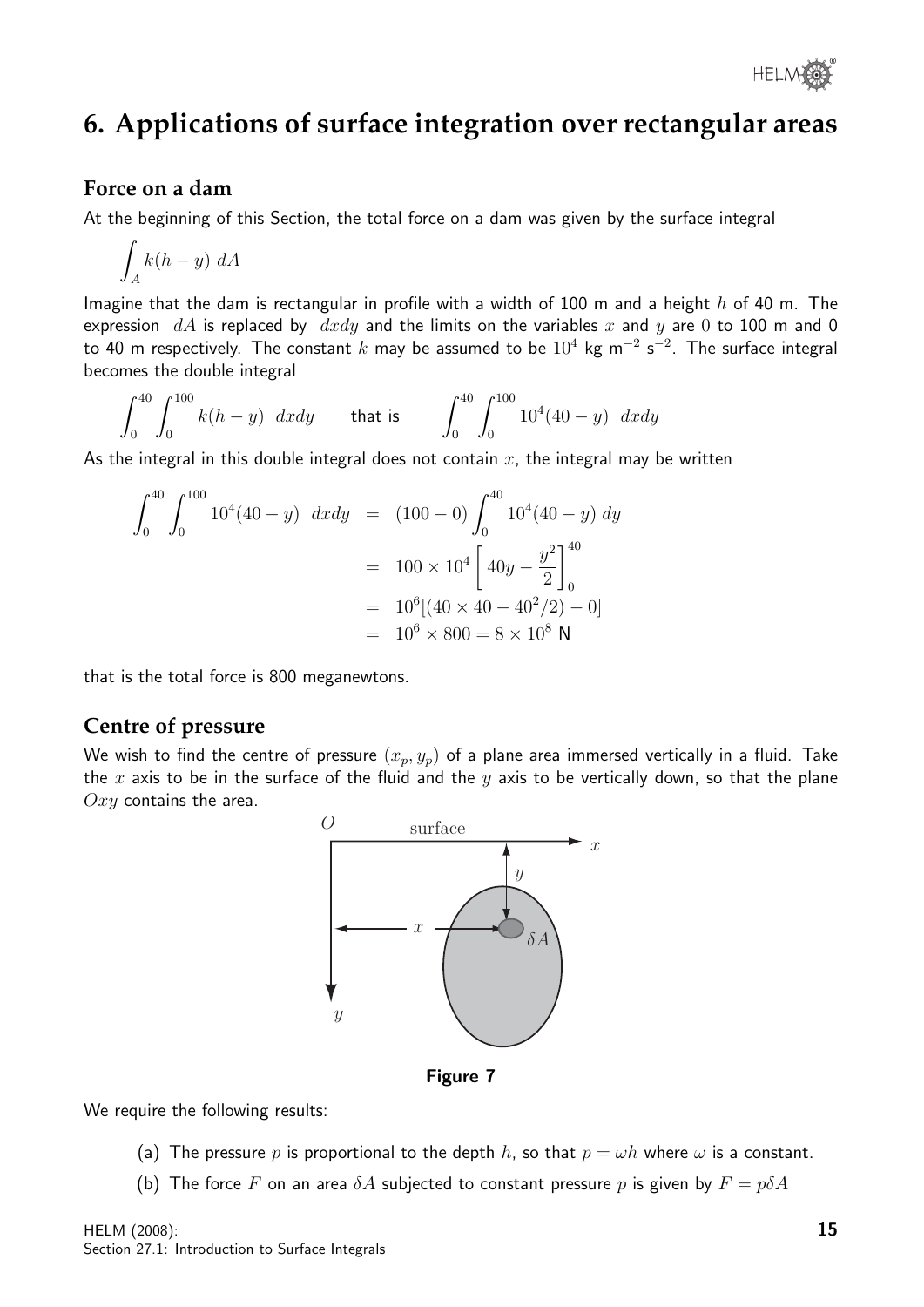Consider a small element of area  $\delta A$  at the position shown. The pressure at  $\delta A$  is  $\omega y$ . Then the force acting on  $\delta A$  is  $\omega y \delta A$ . Hence the total force acting on the area  $A$  is  $\hat{A}$ A  $\omega y \, dA = \omega$ A  $y \, dA$ .

Moment of force on  $\delta A$  about  $Oy = \omega xy \delta A$ Total moment of force on  $\delta A$  about  $Oy = \omega$ A xy dA Moment of force on  $\delta A$  about  $Ox = \omega y^2 \delta A$ Total moment of force on  $\delta A$  about  $Ox = \omega$ A  $y^2$  dA

Taking moments about  $Oy$ :

total force 
$$
\times x_p
$$
 = total moment  
\n
$$
\left(\omega \int_A y \ dA\right) x_p = \omega \int_A xy \ dA
$$
\n
$$
x_p \int_A y \ dA = \int_A xy \ dA
$$

Taking moments about  $Ox$ :

total force 
$$
\times y_p
$$
 = total moment  
\n
$$
\left(\omega \int_A y \ dA\right) y_p = \omega \int_A y^2 \ dA
$$
\n
$$
y_p \int_A y \ dA = \int_A y^2 \ dA
$$

Hence

$$
x_p = \frac{\int_A xy \ dA}{\int_A y \ dA} \text{ and } y_p = \frac{\int_A y^2 \ dA}{\int_A y \ dA}.
$$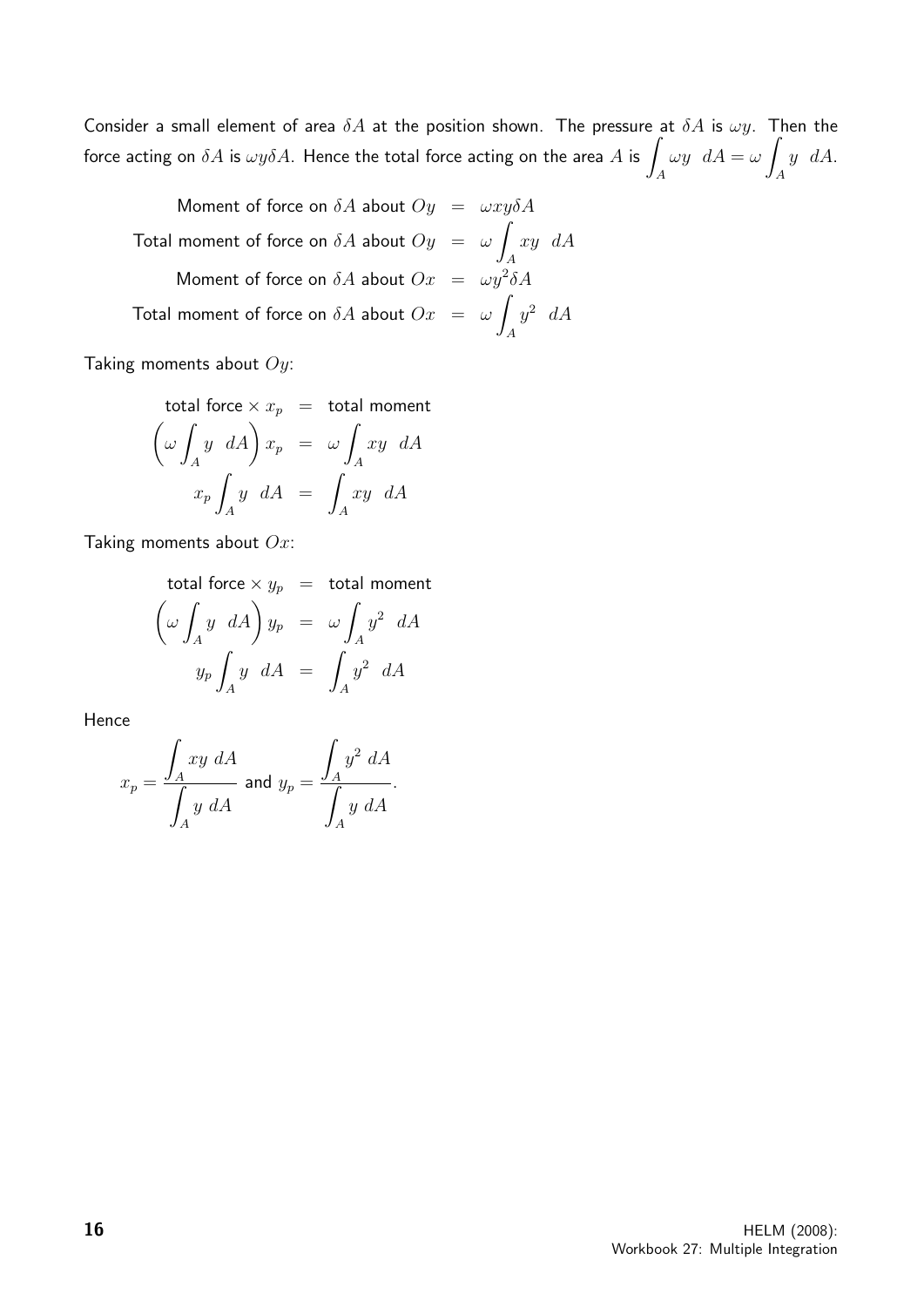

# **Example 6**

A rectangle of sides  $a$  and  $b$  is immersed vertically in a fluid with one of its edges in the surface as shown in Figure 8. Where is the centre of pressure?



Figure 8

#### Solution

To express the surface integral as double integrals we will use cartesian coordinates and vertical slices. We need the following integrals.

$$
\int_{A} y \ dA = \int_{0}^{b} \int_{0}^{a} y \ dy dx = \int_{0}^{b} \left[ \frac{1}{2} y^{2} \right]_{0}^{a} dx = \int_{0}^{b} \frac{1}{2} a^{2} \ dx = \left[ \frac{1}{2} a^{2} x \right]_{0}^{b} = \frac{1}{2} a^{2} b
$$
\n
$$
\int_{A} xy \ dA = \int_{0}^{b} \int_{0}^{a} xy \ dy dx = \int_{0}^{b} \left[ \frac{1}{2} xy^{2} \right]_{0}^{a} dx = \int_{0}^{b} \frac{1}{2} x a^{2} \ dx = \left[ \frac{1}{4} x^{2} a^{2} \right]_{0}^{b} = \frac{1}{4} a^{2} b^{2}
$$
\n
$$
\int_{A} y^{2} dA = \int_{0}^{b} \int_{0}^{a} y^{2} \ dy dx = \int_{0}^{b} \left[ \frac{1}{3} y^{3} \right]_{0}^{a} dx = \int_{0}^{b} \frac{1}{3} a^{3} \ dx = \left[ \frac{1}{3} a^{3} x \right]_{0}^{b} = \frac{1}{3} a^{3} b
$$

Hence

$$
y_p = \frac{\int_A y^2 \, dA}{\int_A y \, dA} = \frac{\frac{1}{3}a^3b}{\frac{1}{2}a^2b} = \frac{2}{3}a \quad \text{and} \quad x_p = \frac{\int_A xy \, dA}{\int_A y \, dA} = \frac{\frac{1}{4}a^2b^2}{\frac{1}{2}a^2b} = \frac{1}{2}b
$$
\nThe centre of pressure is  $(\frac{1}{2}b, \frac{2}{3}a)$ , so is at a depth of  $\frac{2}{3}a$ .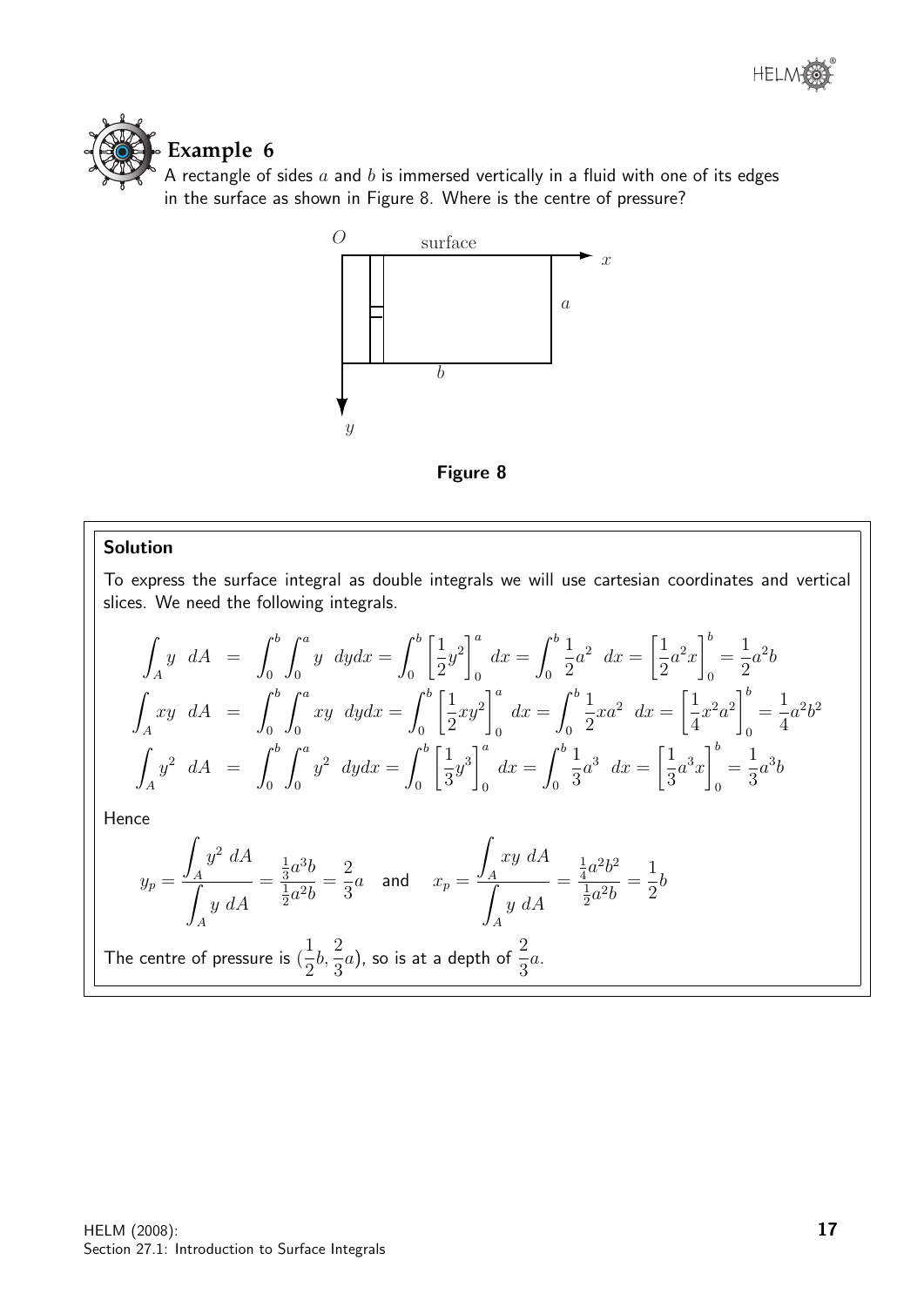# **Areas and moments**

The surface integral  $\int f(x,y) \,\,\, dA$  can represent a number of physical quantities, depending on the function  $f(x, y)$  that is used.

#### Properties:

- (a) If  $f(x, y) = 1$  then the integral represents the area of A.
- (b) If  $f(x, y) = x$  then the integral represents the first moment of A about the y axis.
- (c) If  $f(x, y) = y$  then the integral represents the first moment of A about the x axis.
- (d) If  $f(x, y) = x^2$  then the integral represents the second moment of A about the y axis.
- (e) If  $f(x, y) = y^2$  then the integral represents the second moment of A about the x axis.
- (f) If  $f(x, y) = x^2 + y^2$  then the integral represents the second moment of A about the z axis.



# **Example 7**

Given a rectangular lamina of length  $\ell$ , width b, thickness t (small) and density  $\rho$ (see Figure 9), find the second moment of area of this lamina (moment of inertia) about the  $x$ -axis.





## Solution

By property (e) above, the moment of inertia is given by

$$
\int_0^b \int_0^\ell y^2 \rho t \ dx dy = \rho t (\ell - 0) \int_0^b y^2 \ dy
$$

$$
= \ell \rho t \left[ \frac{y^3}{3} \right]_0^b
$$

$$
= \ell \rho t \frac{b^3}{3}
$$

As the mass of the lamina is  $M = \ell b t \rho$ , the moment of inertia simplifies to  $\frac{1}{3} M b^2$ . The  $t$  and  $\rho$  are included in the integral to make it a moment of inertia rather than simply a second moment.